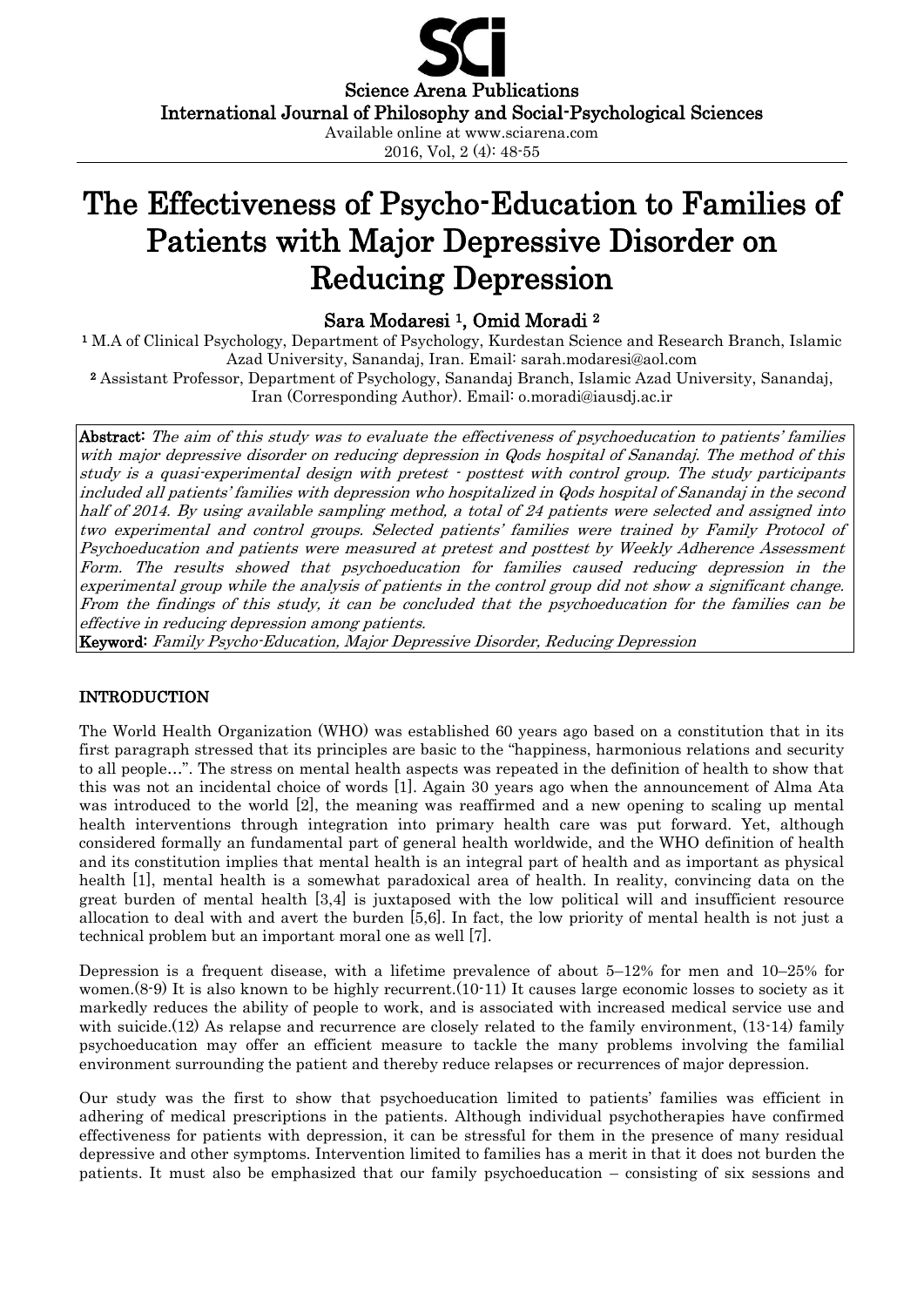using videotapes and booklets specifically prepared for this programme – was brief and easy to disseminate. The updated projections of global mortality and burden of disease, 2002–2030 based on country projections for 192 WHO Member States in 2006 support the groundbreaking work of Murray and Lopez a decade earlier and indicate that the burden caused by mental disorders continues to rise as predicted by them [3,4]. In a recent review it has been highlighted that, in addition to the 14% of the global burden of disease attributed to neurological/psychiatric disorders, the indirect burden of mental health problems should be sought beyond the realm of mental disorders and encompass a wide range of communicable and noncommunicable diseases; in fact, the indirect burden may even negatively influence progress towards the achievement of the Millennium Development Goals [15].

In the case of major depressive disorder (MDD), interpersonal therapy, cognitive behavioral therapy and behavioral therapy have vast empirical support through many randomized controlled trials demonstrating their efficacy (16). The mainstream psychoeducational intervention for patients with depression is the 'Coping with Depression' (CWD) course, which is a cognitive behavioral intervention that treats and prevents depression in many target populations by providing them with instructions on how to cope with their psychological symptoms themselves (17,18). However, most of the studies using CWD are on complex target groups because of its flexibility, leading to low mean effect sizes (18). The intervention itself is complex and requires eight to 16 sessions. Still, group psychoeducation for MDD can be effective (19). Donker et al. did a meta-analysis of psychoeducation for depression and anxiety (20). This meta-analysis revealed that brief passive psychoeducational interventions for depression and psychological distress can reduce symptoms (20). However, all the above-referenced psychoeducations are focused on how to cope with their symptoms and none of them tried to focus on how to cope with their overcomplicated relationship due to depression.

Psycho-education is a general term for an educational approach of assistance to offer accurate knowledge and information about the nature and methods of treatment and addressing the disease needed for cure added with consideration for psychotherapy (21). Psychoeducation is a professionally delivered cure modality that integrates and synergizes psychotherapeutic and educational interventions. Many forms of psychosocial intervention are based on traditional medical models designed to treat pathology, illness, liability, and dysfunction. In contrast, psychoeducation reflects a paradigm shift to a more holistic and competence-based approach, stressing health, collaboration, coping, and empowerment (22, 23). It is based on strengths and focused on the present. The patient/client and/or family are considered partners with the provider in treatment, on the premise that the more knowledgeable the care recipients and informal caregivers are, the more positive health-related outcomes will be for all. To prepare participants for this partnership, psychoeducational techniques are used to help remove barriers to comprehending and digesting complex and emotionally loaded information and to develop strategies to use the information in a proactive fashion.

The assumption is that when people confront major life challenges or illnesses, their functioning and focus is naturally disrupted (24). Psychoeducation is among the most effective of the evidence-based practices that have emerged in both clinical trials and community settings. Because of the flexibility of the model, which incorporates both illness-specific information and tools for managing related circumstances, psychoeducation has broad potential for many forms of illnesses and varied life challenges. Psychoeducation has demonstrated effectiveness for patients with depression as a first step in the treatment protocol in the NICE (National Institute for Health and Clinical Excellence) guidelines (25), especially when used together with medication. There have been a variety of psychological therapies demonstrated to be effective for the treatment of mood disorders (26). Among them, psychoeducation is widely accepted as it fits very well with the medical model of illness by being a clinically focused, commonsense-based intervention (19). Moreover, it is relatively simple and can be administered by therapists of various disciplines without extensive training. psychoeducation has reduced the number of depressive patients requiring hospitalization and increased those cases that may be treated at outpatient clinic.

Most of the research on psychoeducation for patients with mood disorders has been conducted with bipolar disorders. Colom and his colleagues (2003) investigated the effects of group psychoeducation for those with bipolar I and II disorders on the course of the disorders and showed that group psychoeducation significantly reduced the number of relapsed patients and the number of recurrences per patient. Colom and his colleagues (2009) also explored the efficacy of group psychoeducation for those with bipolar II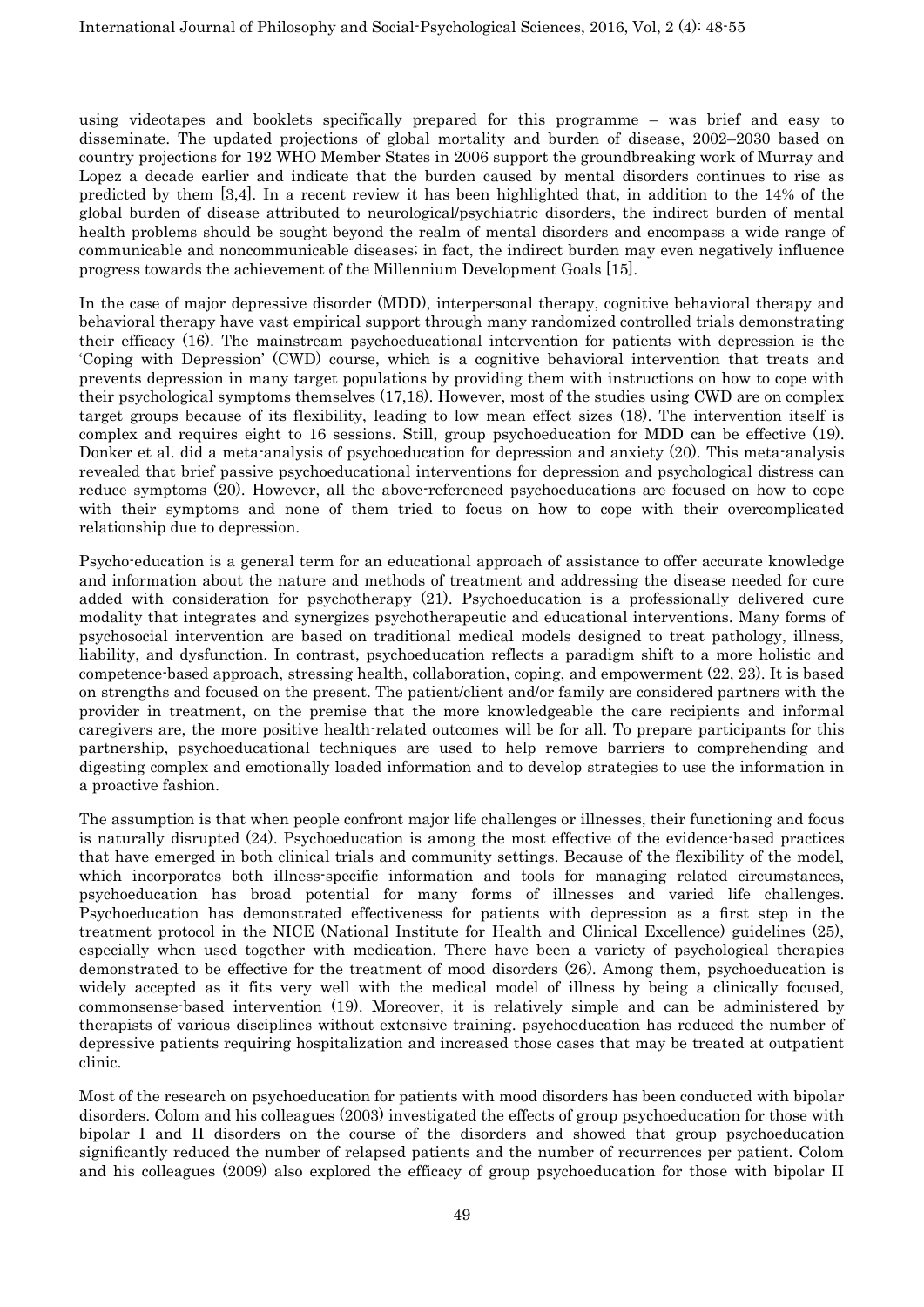disorders only and showed that psychoeducation plus medication significantly decreased the number of episodes and days spent in mood episodes and increased levels of functioning. Research has demonstrated the effects of family psychoeducation on the course of bipolar disorders. Compared to the control group, the family psychoeducation group showed less experience of any mood recurrence and longer relapse-free intervals (27). Some trials which involved participants with depression found significant reductions in depressive symptoms and/or other mental health symptoms for the psychoeducation relative to the control on at least one measurement scale and at least one measurement time (28-29).

## **METHOD**

The method of this study is a quasi-experimental design with pretest - posttest with control group. In which the independent variable is family psychoeducation and dependant variable is reducing depression. The study participants included all patients' families with depression who hospitalized in Qods hospital of Sanandaj in the second half of 2014. By using available sampling method, a total of 24 patients who were diagnosed with major depression disorder and were willing to cooperate, were selected and assigned randomly into two experimental and control groups (12 patients in each group). Selected patients' families in experimental group were trained by Family Protocol of Psychoeducation and patients were measured at pretest and posttest by Weekly Adherence Assessment Form.

The psychoeducational protocol was designed by Mottaghi-Pur et al. in 2012 (30). And this protocol was published entitled "Major depression Training Guide" by Gisa publication in the same year. Group psychoeducation was conducted to the patients' family of experimental group for six sessions which were held on a weekly basis. Each session was about 1.5 hour: the first 20–30 minutes were used for a lecture and were followed by group discussions using problem-solving techniques and procedures of Medical Prescriptions Adherence.

The Weekly Adherence Assessment Form (Appendix 1) by by [Safren,](https://www.amazon.com/s/ref=dp_byline_sr_book_1?ie=UTF8&text=Steven+Safren&search-alias=books&field-author=Steven+Safren&sort=relevancerank) [Gonzalez](https://www.amazon.com/s/ref=dp_byline_sr_book_2?ie=UTF8&text=Jeffrey+Gonzalez&search-alias=books&field-author=Jeffrey+Gonzalez&sort=relevancerank) and [Soroudi](https://www.amazon.com/s/ref=dp_byline_sr_book_3?ie=UTF8&text=Nafisseh+Soroudi&search-alias=books&field-author=Nafisseh+Soroudi&sort=relevancerank) (31-32)was published by Oxford in 2008, in the book untitled "Coping with Chronic Illness: A Cognitive-Behavioral Approach for Adherence and Depression (Treatments That Work)". The Weekly Adherence Assessment Form has Likert scoring scale and includes 4 aims. These objectives include: (1) taking the exact dose of medication, (2) non-arbitrary use of other drugs, (3) no discontinuation (on the recommendation of a friend, expensive medicines, and deny or assume of recovery), (4) inform the doctor if the side effects of drugs observed or drugs completed. Each of the Goals has 6 rating scale (Very poor, Poor, Fair, Good, Very good, Excellent). At the beginning of the study from both experimental and control groups, this assessment was done before the family psychoeducation. In the next step, after 6 sessions of psychoeducation of the experimental group, this re-evaluation was done again.

## **RESULT**

To analyze the data related to this hypothesis, the analysis of Independent T was used. In this analysis, the mean and standard deviation of examination group in post-test were compared with the mean and standard deviation of control group.

|            | group      | N  | Mean      | <b>Std. Deviation</b> | Std. Error<br>Mean |
|------------|------------|----|-----------|-----------------------|--------------------|
| <b>TDP</b> | experiment | 12 | $-1.2897$ | .24405                | .07045             |
|            | control    | 12 | .0278     | .05545                | .01601             |

Table 1. The Analysis of Independent T

The information contained in Table 1 indicates that: the mean of experimental group is -1.2897 and the mean of control group is 0.0278. Also the standard deviation of experimental group is 0.24405 and the standard deviation of control group is 0.05545. To conduct with analysis of family psychoeducation and reducing depression, the Levene's Test for Equality of Variances and Independent T-test were considered to be performed.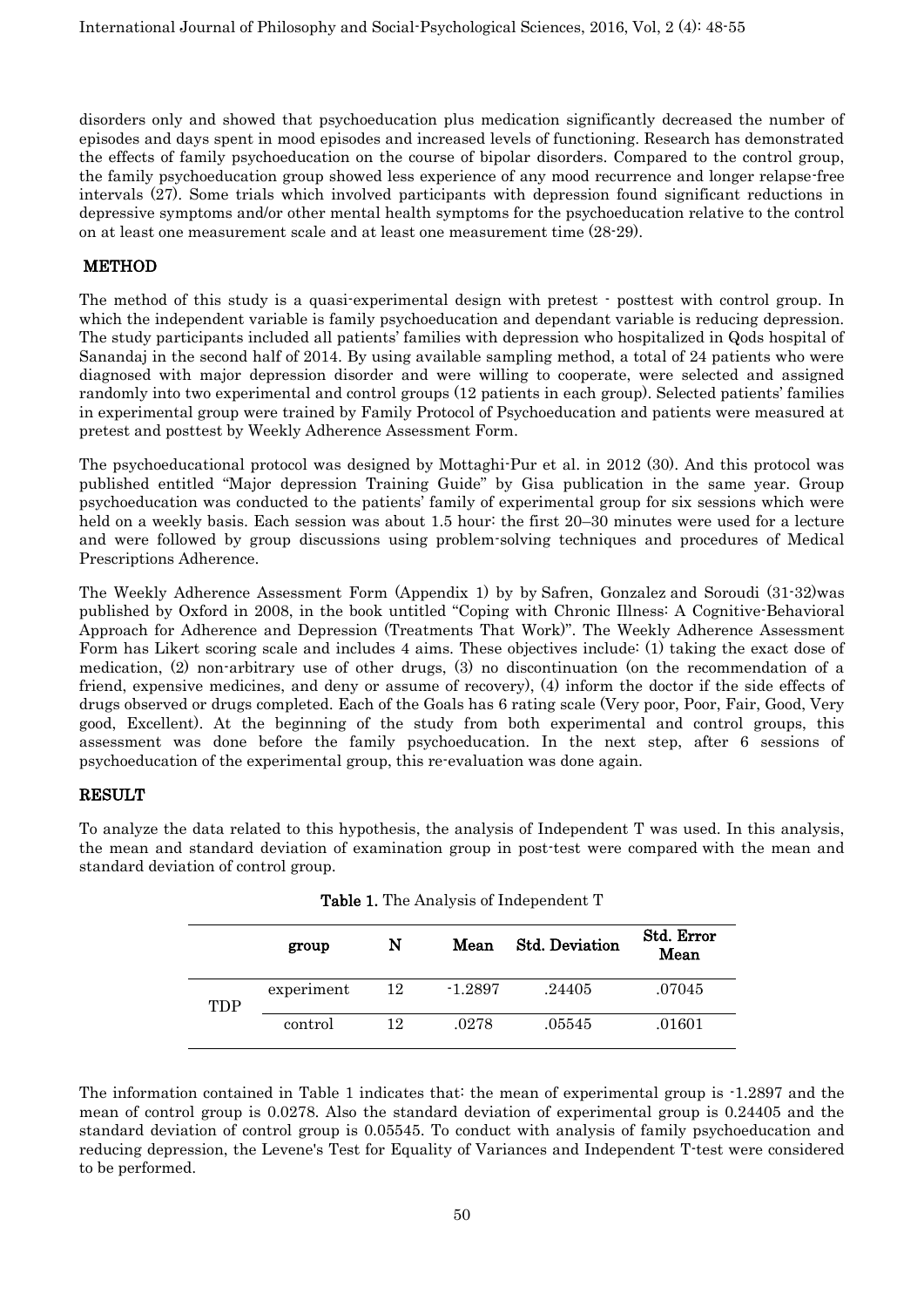|     |                                | Levene's Test<br>for Equality of<br>Variances |      |                  | <b>T</b> -test for Equality of Means |                        |            |                                     |            |                                                 |
|-----|--------------------------------|-----------------------------------------------|------|------------------|--------------------------------------|------------------------|------------|-------------------------------------|------------|-------------------------------------------------|
|     |                                | F                                             | Sig. | t                | df                                   | Sig. $(2 -$<br>tailed) | Mean       | Std. Error<br>Difference Difference |            | 95% Confidence<br>Interval of the<br>Difference |
|     |                                |                                               |      |                  |                                      |                        |            |                                     | Lower      | Upper                                           |
| TDP | Equal variances<br>assumed     | 11.208                                        | .003 | $-18.236$        | 22                                   | .000                   | $-1.31746$ | .07225                              | $-1.46729$ | $-1.16763$                                      |
|     | Equal variances not<br>assumed |                                               |      | $-18.236$ 12.133 |                                      | .000                   | $-1.31746$ | .07225                              | $-1.47468$ | $-1.16024$                                      |

Table 2. Levene's Test for Equality of Variances

As can be seen in Table 2, the Levene's Test for Equality of Variances in reducing depression in  $p > 0.01$  is meaningful and it is equal to 0.003. Thus, zero hypothesis based on the lack of difference between two groups is rejected and in other words, family psychoeducation affects on reducing depression in patients and this impact is significant.

#### DISCUSSION AND CONCLUSION

This study demonstrated that group psychoeducation consisting of six sessions was effective in decreasing of major depressive disorder and adherence of medical prescriptions. Time to adherence of medical prescriptions was significantly longer in the psychoeducation group than in the control group. These findings were not related to the drug treatment. There have been several studies demonstrating the effectiveness of psychoeducation on the course and outcome of mood disorders but our programme is distinct from the pre-existing ones in the following aspects. There are several factors that can explain the effectiveness of patient psychoeducation for major depression. One possibility is being associated with medication adherence. However, in our sample, adherence to the antidepressant treatment was not different between the experiment and control groups. Another possible explanation is the effect of the psychoeducation. The identification of the warning signs and a consequent early intervention might have been more effectively accomplished in the educated group. The patients in our experience group may or may not have recognized more of their early signs/symptoms of relapse leading to successful coping with the situation.

Family psychoeducation is effective in the prevention of relapse in adult patients with major depression. It is also possible that our family psychoeducation, although focusing on adhering of medical prescriptions and reducing major disorder, might have exerted its influence through routes other than patient education. The families of patients with mental disease are often markedly distressed themselves, and they are likely to be socially isolated. Psychoeducation can provide needed information to such families. Meeting other families in a similar situation in a group setting may also reduce their mental distress. Reducing the family's burden may have created a more supportive environment to the patient at home. Our study design comparing psychoeducation against treatment as usual does not allow for analyses in any greater detail. The exact mechanism of family psychoeducation can be helpful and effective in adhering of medical prescriptions and reducing major disorder (33).

There may be different ways to influence the family and the patient and their family. Psychoeducation can be performed with or without the patient being present. Although it is impossible to know the differential effects of the two approaches in major depression (because ours is the only published study on this topic), two studies of depression affective disorder have shown interesting differences. Miklowitz et al, using a family and patient approach, found prophylactic efficacy for depression, (34) whereas Reinares et al, using a family group psychoeducation approach (groups of relatives without patients), found prophylactic efficacy for mania but not depression (35). Whether and how the conjoint psychoeducation involving both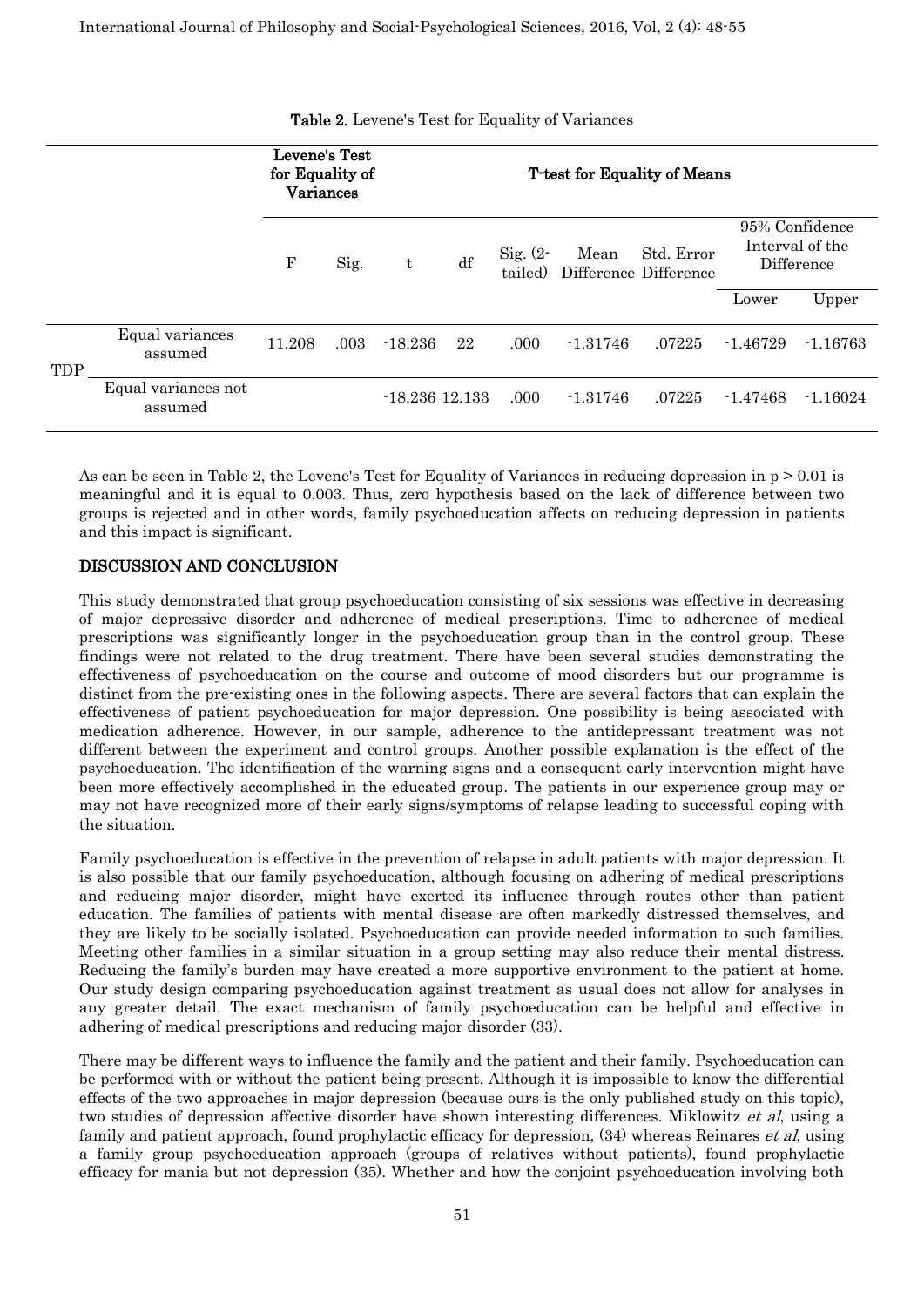family members and patients might differ from our family-only approach in depression needs to be explored in future studies.

Given the great number of people affected by depression – both patients and their families – we believe that our study has paved a new way to their effective care. A replication study with a larger sample is warranted in order to confirm its effectiveness and to elucidate its mechanisms.

#### LIMITATIONS

First, the majorities of our subjects suffered from major depression and were middle-aged. This patient profile is very popular in outpatient treatment settings in Iran. However, the generalizability of our findings to other types of depression and other types of patients may not be taken for granted. Second, the number of patients was small so that we may have missed some significant effect modifiers. For example, there may be some variables related to the outcome other than psychoeducation. Third, we fell short of examining important effect modifiers in the psychoeducation. The mechanism of psychoeducation should be examined in more detail with assessment tools longitudinally measuring the knowledge and behavior of the participants. Fourth, our programme consisted of narrowly defined patient psychoeducation plus problem-solving-based techniques. The patients also enjoyed long and close contact with mental health professionals at a high staff/patient ratio. We could not separately examine which of these specific and nonspecific factors were responsible for the observed effectiveness. Despite these weaknesses, our method of group psychoeducation, that is simple and easily introduced. Furthermore, it must be emphasized that it may well be more cost-effective both for the training and the provision of the treatment than individual psychotherapies. Further studies of psychoeducation in patients with major depression are warranted to replicate and extend the usefulness and effectiveness of this psychosocial treatment.

#### REFERENCES

1. Basic documents, 46th ed. Geneva, World Health Organization, 2007.

2. Primary health care: report of the International Conference on Primary Health Care, Alma-Ata, USSR, 6–12 September 1977, jointly sponsored by the World Health Organization and the United Nations Children's Fund. Geneva, World Health Organization, 1978.

3. Murray CJL, Lopez AD, eds. Global Burden of Disease. A comprehensive assessment of mortality and disability from diseases, injuries and risk factors in 1990 and projected to 2020. Cambridge, Harvard University Press, 1996 (Global burden of disease and injury series, Volume 1).

4. Mathers CD, Loncar D. Projections of global mortality and burden of disease from 2002 to 2030. PLoS medicine, 2006, 3: e442.

5. Jacob KS et al. Mental health systems in countries: where are we now? Lancet, 2007, 370(9592):1061– 77.

6. Saxena S et al. Resources for mental health: scarcity, inequity, and inefficiency. Lancet, 2007, 370(9590):878–89.

7. Patel V, Saraceno B, Kleinman A. Beyond evidence: the moral case for international mental health. American journal of psychiatry, 2006, 163:1312–5.

8. Kessler RC, Demler O, Frank RG, Olfson M, Pincus HA, Walters EE, et al. Prevalence and treatment of mental disorders, 1990 to 2003. New Engl J Med 2005; 16: 2515– 23.

9. Kanai T, Takeuchi, H, Furukawa, TA, Yoshimura R, Imaizumi T, Kitamura T, et al. Time to recurrence after recovery from major depressive episodes and its predictors. Psychol Med 2003 ; 33: 839– 45.

10. Ramana R, Paykel ES, Cooper Z, Hayhurst H, Saxty M, Surtees PG. Remission and relapse in major depression: a two-year prospective follow-up study. Psychol Med 1995; 25: 1161– 70.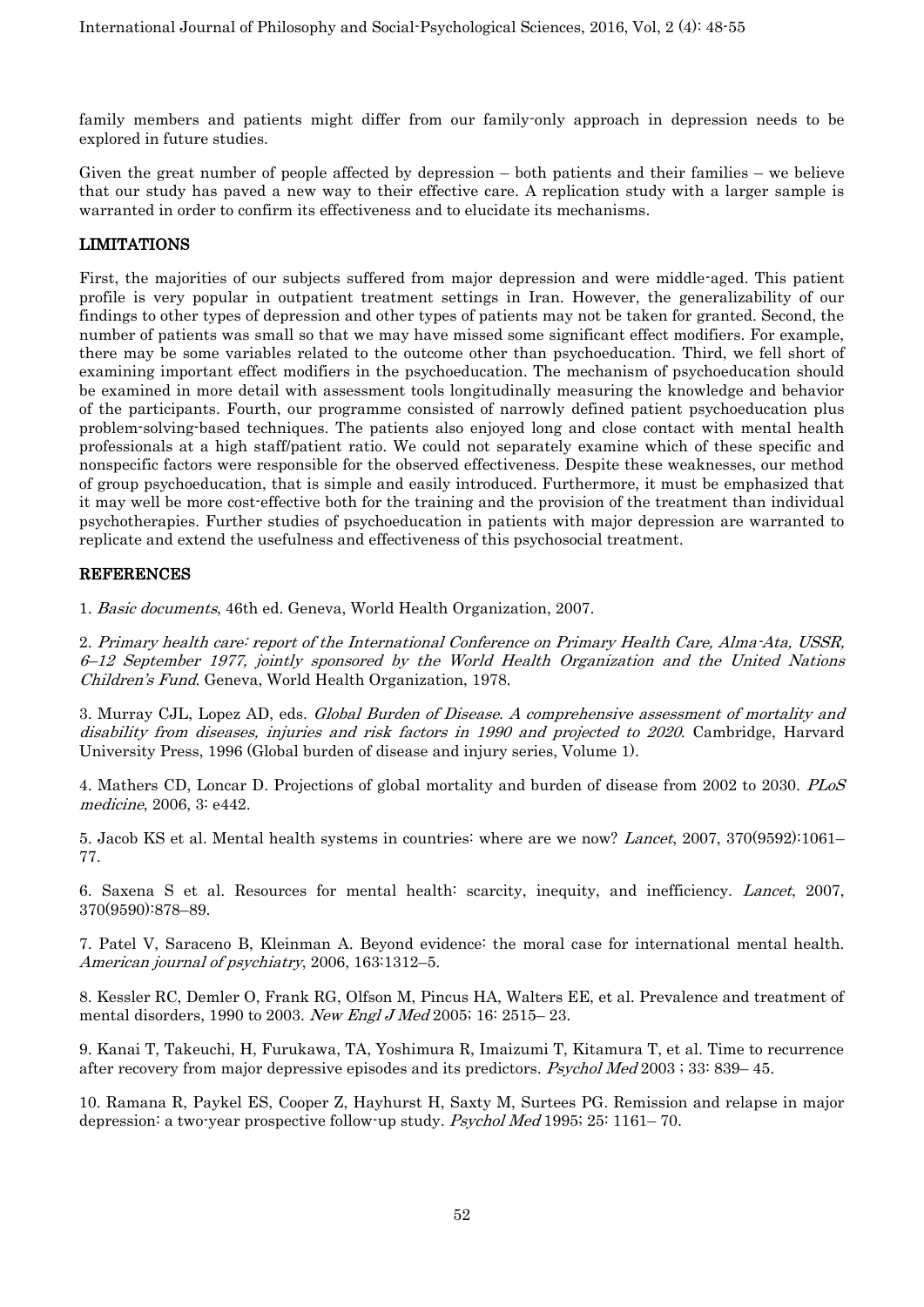11. Greenberg PE, Kessler RC, Birnbaum HG, Leong SA, Lowe SW, Berglund PA, et al. The economic burden of depression in the United States: how did it change between 1990 and 2000? J Clin Psychiatry 2003 ; 64: 1465–75.

12. Greenberg PE, Kessler RC, Birnbaum HG, Leong SA, Lowe SW, Berglund PA, et al. The economic burden of depression in the United States: how did it change between 1990 and 2000? J Clin Psychiatry 2003 ; 64: 1465– 75.

13. Vaughn CE, Leff JP. The influence of family and social factors on the course of psychiatric illness. A comparison of schizophrenic and depressed neurotic patients. Br J Psychiatry 1976; 129: 125– 37.

14. Mino Y, Shimodera S, Inoue S, Fujita H, Tanaka S, Kanazawa S. Expressed emotion of families and the course of mood disorders: a cohort study in Japan. *J Affect Disord* 2001; 63: 43–9.

15. Prince M et al. No health without mental health. Lancet, 2007, 370 (9590):859– 77.

16. American PsychiatricAssociation,2004. Practice Guide lines for the Treatment of Patients With Major Depressive Disorder. Second Edition. In :Practice Guide- lines for the Treatment of Psychiatric Disorders Compendium 2004. American Psychiatric Association, Arlington,Virginia, pp.441–525.

17. Lewinsohn, P.M., 1975. The use of activity schedules in the treatment of depressed individuals. In: Thoresen, C.E., Krumboltz, J.D. (Eds.), Counseling methods. Holt, Reinhart & Winston, New York.

18. Cuijpers, P. et al (2009). Is psychotherapy for depression equally effective in younger and older adults? A meta-regression analysis. International Psychogeriatrics, 21:16-24

19. Colom, F.,2011.Keeping therapies simple: psychoeducation in the prevention of relapse inaffective disorders. British Journal of Psychiatry 198,338-340.

20. Donker, T.,Griffiths, K.M.,Cuijpers,P.,Christensen,H.,2009.Psychoeducation for depression, anxiety and psychological distress: a meta-analysis. BMC Medicine 7, 79.

21. Oshima, I.: Psycho-education. Kato, M. ed.: New Psychiatry Dictionary. Kobundo, Tokyo, 1993; p.414.

22. Dixon, L. (1999). Providing services to families of persons with schizophrenia: Present and future. Journal of Mental Health Policy and Economics, 2, 3–8

23. Marsh, D. (1992). Working with families of people with serious mental illness. In L. VandeCreek, S. Knapp, & T. L. Jackson (Eds.), Innovations in clinical practice: A sourcebook (Vol. 11, pp. 389– 402). Sarasota, FL: Professional Resource Press.

24. Mechanic, D. (1995). Sociological dimensions of illness behavior. Social Science and Medicine, 41, 1207–1216.

25. National Institute for Health and Clinical Excellence, 2009. Depression: The Treatment and Management of Depression in Adults (partial update of NICE Clinical Guideline 23). NICE.

26. Hollon SD, Ponniah K (2010). A review of empirically supported psychological therapies for mood disorders in adults. Depression and Anxiety 27, 891–932.

27. Miklowitz, D.J.,George,E.L.,Richards,J.A.,Simoneau,T.L.,Suddath,R.L.,2003. A randomized study of family-focused psycheducation and pharmacotherapy in the outpatient management of bipolar disorder. Archives of General Psychiatry 60,904–912.

28.Geisner, I.M., Neighbors, C., Larimer, M.E., 2006. A randomized clinical trial of a brief, mailed intervention for symptoms of depression. Journal of Consulting and Clinical Psychology 74 (2), 393–399 Apr.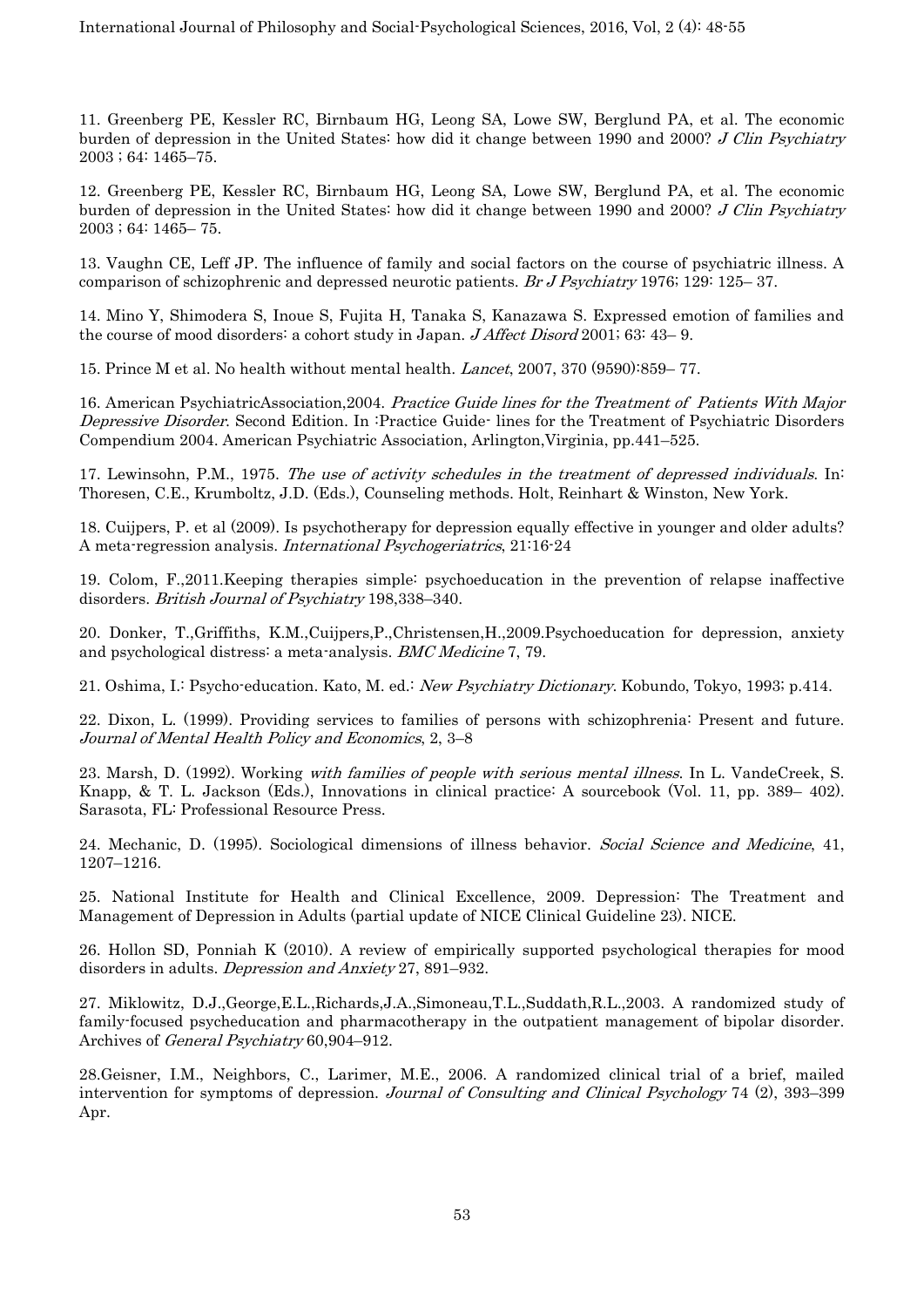29. Han, Der-Yan, Chen, Sue-Huei, Hwang, Kwang-Kuo, et al., 2006. Effects of psychoeducation for depression on help-seeking willingness: biological attribution versus destigmatization. Psychiatry and Clinical Neurosciences 60, 662–668.

30. Mottaghipour, T., Tabatabaei-Motlagh, M., Zarghami, F., 2012. Major depressive Training Guide. Tehran. Gisa press.

31. Safren SA, Gonzalez JS, Soroudi N. (2007). Coping with Chronic Illness: Cognitive Behavioral Therapy for Adherence and Depression in Individuals with Chronic Illness, Client Workbook. New York, NY: Oxford University Press; 2007a.

32. Safren SA, Gonzalez JS, Soroudi N. (2007). Coping with Chronic Illness: Cognitive Behavioral Therapy for Adherence and Depression in Individuals with Chronic Illness, Therapist Guide. New York, NY: Oxford University Press; 2007b.

33. Leff J, Vearnals S, Wolff G, Alexander B, Chisholm D, Everitt B, et al. The London Depression Intervention Trial. Randomised controlled trial of antidepressants v. couple therapy in the treatment and maintenance of people with depression living with a partner: clinical outcome and costs. Br J Psychiatry 2000; 177: 95– 100.

34. Reinares M, Colom F, Sanchez-Moreno J, Torrent C, Martinez-Aran A, Comes M, et al. Impact of caregiver group psychoeducation on the course and outcome of bipolar patients in remission: a randomized controlled trial. Bipolar Disord 2008; 10: 511– 9.

35. Miklowitz DJ, George EL, Richards JA, Simoneau TL, Suddath RL. A randomized study of familyfocused psychoeducation and pharmacotherapy in the outpatient management of bipolar disorder. Arch Gen Psychiatry 2003; 60: 904– 12.

#### Appendix 1

#### Weekly Adherence Assessment Form

You will complete this form at the start of every session. You will work with your therapist to determine your adherence goals during the Life-Steps intervention (module 2) of this treatment program.

Thinking about the **PAST WEEK**, on average how would you rate your ability to adhere to your goal of taking the exact dose of medication?

(Check one)

| Very poor |        | Poor |        | Fair | Good | Very good | Excellent |
|-----------|--------|------|--------|------|------|-----------|-----------|
| $\Box$    | $\Box$ |      | $\Box$ |      |      |           |           |

Thinking about the **PAST WEEK**, on average how would you rate your ability to adhere to your goal of non-arbitrary use of other drugs?

(Check one)

| Very poor | Poor |                                   |  | Fair | Good | Very good | Excellent |
|-----------|------|-----------------------------------|--|------|------|-----------|-----------|
|           |      | the control of the control of the |  |      |      |           |           |